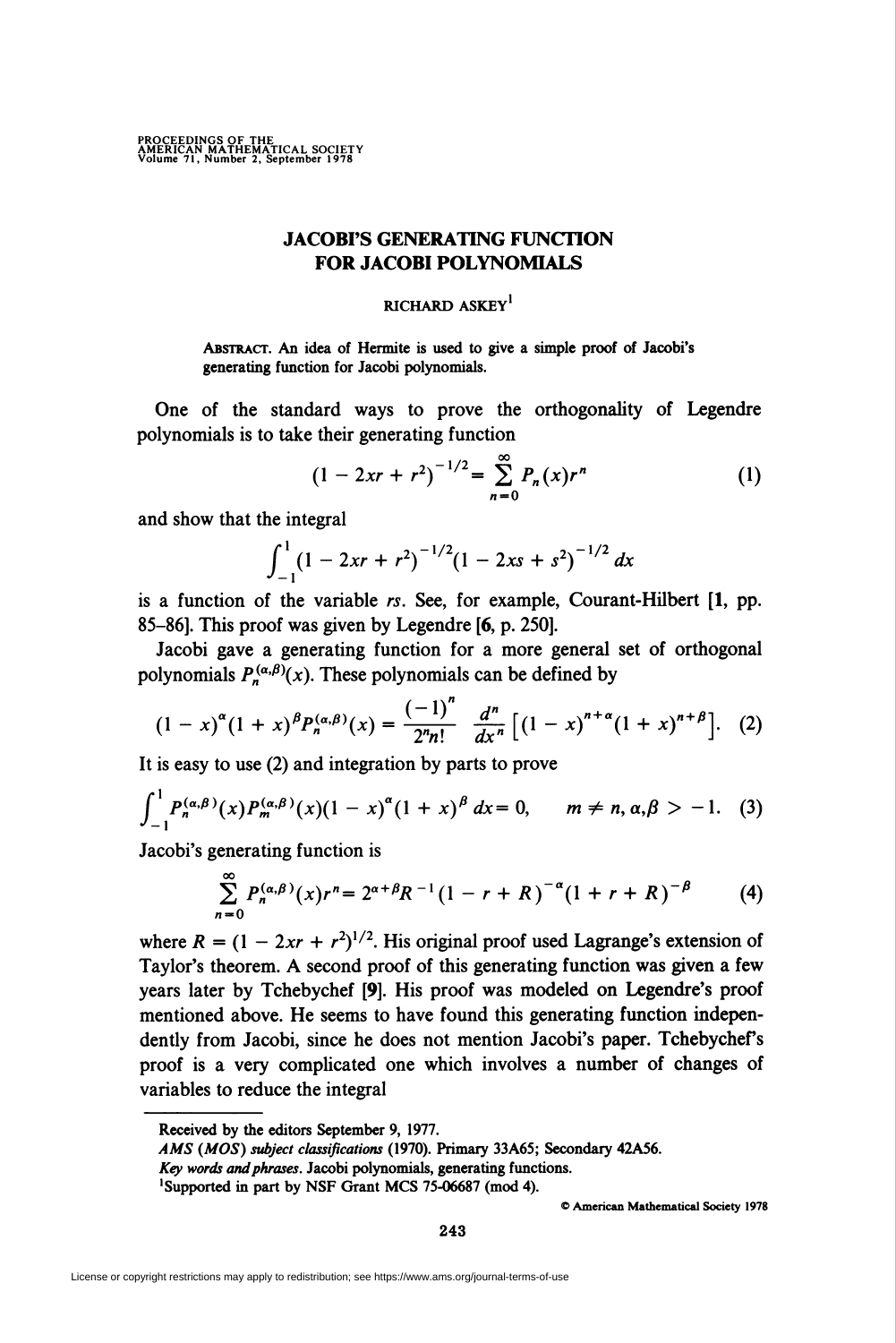$$
\int_{-1}^{1} R^{-1} (1 - r + R)^{-\alpha} (1 + r + R)^{-\beta} S^{-1}
$$
  
 
$$
\cdot (1 - s + S)^{-\alpha} (1 + s + S)^{-\beta} (1 - x)^{\alpha} (1 + x)^{\beta} dx
$$
 (5)

to a function of  $(r \cdot s)$ . Here  $S = (1 - 2xs + s^2)^{1/2}$ . Once this has been done then the coefficient of  $r^n$  in (4), which is clearly a polynomial of degree  $n$ , can be identified with  $P_n^{(\alpha,\beta)}(x)$  as defined in (2) by observing that both take the value  $\Gamma(n + \alpha + 1)/[\Gamma(\alpha + 1)n!]$  at  $x = 1$ .

Hermite [4, p. 26] found a much easier way to prove the orthogonality of Legendre polynomials from the generating function (1). Stieltjes [4, p. 28] remarked that Hermite's proof was very simple and seemed preferable to that of Legendre. This simplicity carries over to Jacobi polynomials.

To see how this idea can even suggest Jacobi's generating function we first give Hermite's proof. He considered

$$
I_k = \int_{-1}^1 x^k (1 - 2xr + r^2)^{-1/2} dx \tag{6}
$$

and set  $(1 - 2xr + r^2)^{1/2} = 1 - ry$ . The integral is then

$$
I_k = \int_{-1}^{1} \left[ y + \frac{r(1 - y^2)}{2} \right]^k dy
$$

and this is a polynomial of degree  $k$  in  $r$ . But it is also

$$
I_k = \sum_{n=0}^{\infty} r^n \int_{-1}^1 x^k P_n(x) \, dx,
$$

and for this to reduce to a polynomial of degree  $k$  we must have

$$
\int_{-1}^{1} x^k P_n(x) \ dx = 0, \qquad n = k + 1, k + 2, \ldots.
$$

This is equivalent to

$$
\int_{-1}^{1} P_k(x) P_n(x) \, dx = 0, \qquad k \neq n. \tag{7}
$$

Hermite's proof can be read backwards as a proof of the generating function (1) if the orthogonality relation is known and an appropriate normalization is given. In this case it is  $P_n(1) = 1$ , which is clearly satisfied by the polynomials defined by (1).

To carry over this proof to Jacobi polynomials, assume they are defined by (2), and the orthogonality relation (3) has been proven. Consider a generating function

$$
f(x,r)=\sum_{n=0}^{\infty}P_n^{(\alpha,\beta)}(x)r^n
$$

and look at the integral

$$
I_k = \int_{-1}^1 x^k f(x, r) (1 - x)^{\alpha} (1 + x)^{\beta} dx.
$$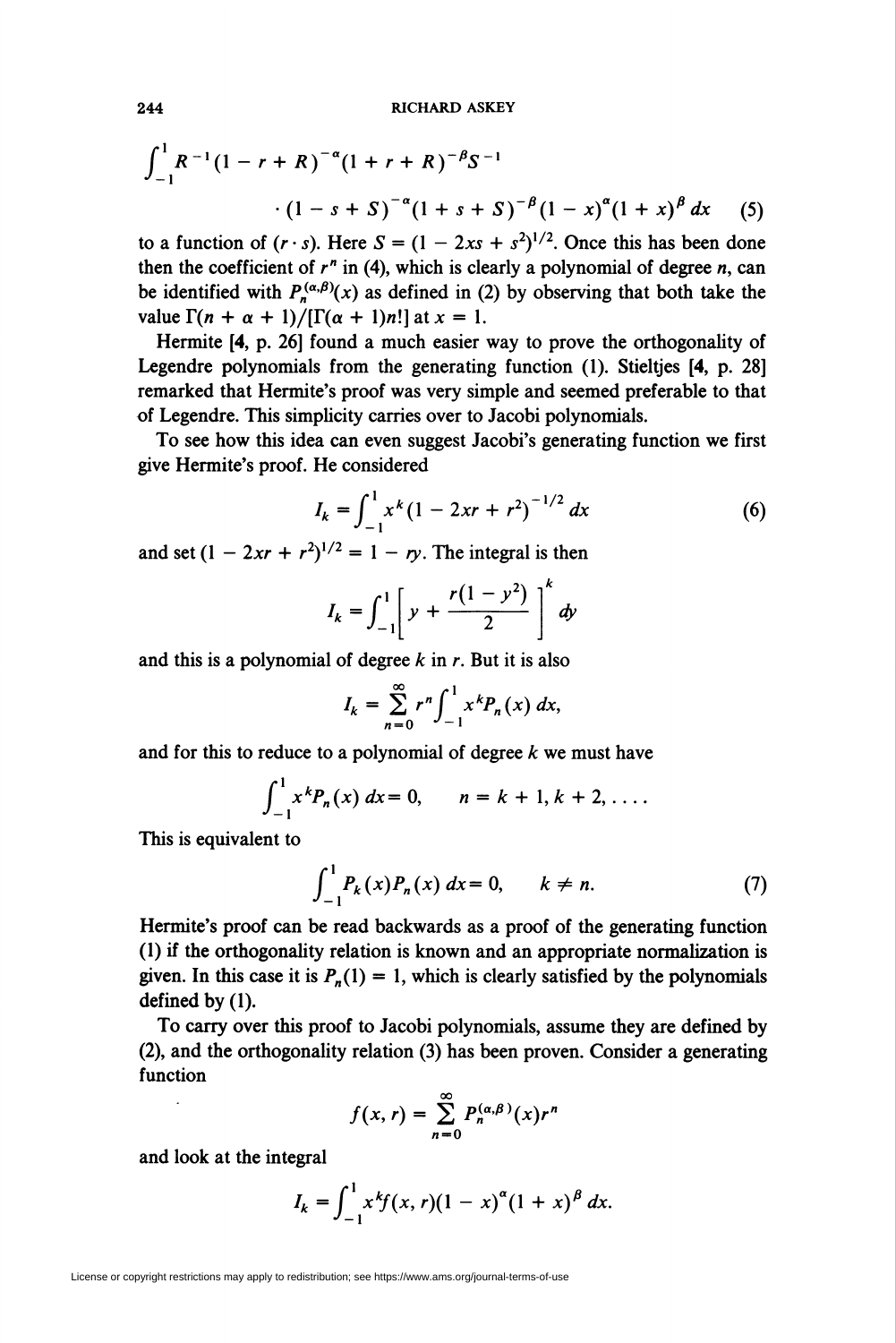As above we want this to be a polynomial of degree  $k$  in the variable  $r$ . The change of variables used above gives

$$
I_{k} = \int_{-1}^{1} \left[ y + \frac{r(1 - y^{2})}{2} \right]^{k} f(x, r) \left[ \frac{1 - r + 1 - ry}{2} \right]^{\alpha} \cdot \left[ \frac{1 + r + 1 - ry}{2} \right]^{\beta} (1 - ry)(1 - y)^{\alpha} (1 + y)^{\beta} dy.
$$

This is clearly a polynomial of degree  $k$  if

$$
f(x,r) = 2^{\alpha+\beta}(1-r+1-\eta)^{-\alpha}(1+r+1-\eta)^{-\beta}(1-\eta)^{-1},
$$

where

$$
(1-2xr+r^2)^{1/2}=1-ry.
$$

Soif

$$
f(x,r) = 2^{\alpha+\beta}(1-r+R)^{-\alpha}(1+r+R)^{-\beta}R^{-1}
$$
 (8)

then

$$
f(x,r) = \sum_{n=0}^{\infty} Q_n(x)r^n
$$
 (9)

where  $Q_n(x)$  is a polynomial of degree n in x which satisfies

$$
\int_{-1}^{1} x^{k} Q_{n}(x) (1-x)^{\alpha} (1+x)^{\beta} dx = 0, \qquad n = k + 1, k + 2, \ldots.
$$

Thus

$$
Q_n(x) = a_n P_n^{(\alpha,\beta)}(x)
$$

for some constant  $a_n$ , since there is only one set of polynomials that are orthogonal with respect to a given measure after they have been normalized. When  $x = 1$  (8) and (9) give

$$
\sum_{n=0}^{\infty} Q_n(1)r^n = (1-r)^{-\alpha-1}
$$

so

$$
Q_n(1) = \frac{(\alpha+1)_n}{n!} = \frac{\Gamma(n+\alpha+1)}{\Gamma(\alpha+1)n!}
$$

It is also easy to see from (2) that

$$
P_n^{(\alpha,\beta)}(1)=\frac{(\alpha+1)_n}{n!}
$$

so

$$
Q_n(x) = P_n^{(\alpha,\beta)}(x).
$$

I agree completely with Stieltjes that this proof of Hermite is superior to that of Legendre. Whether it is used to preference to Jacobi's original proof is